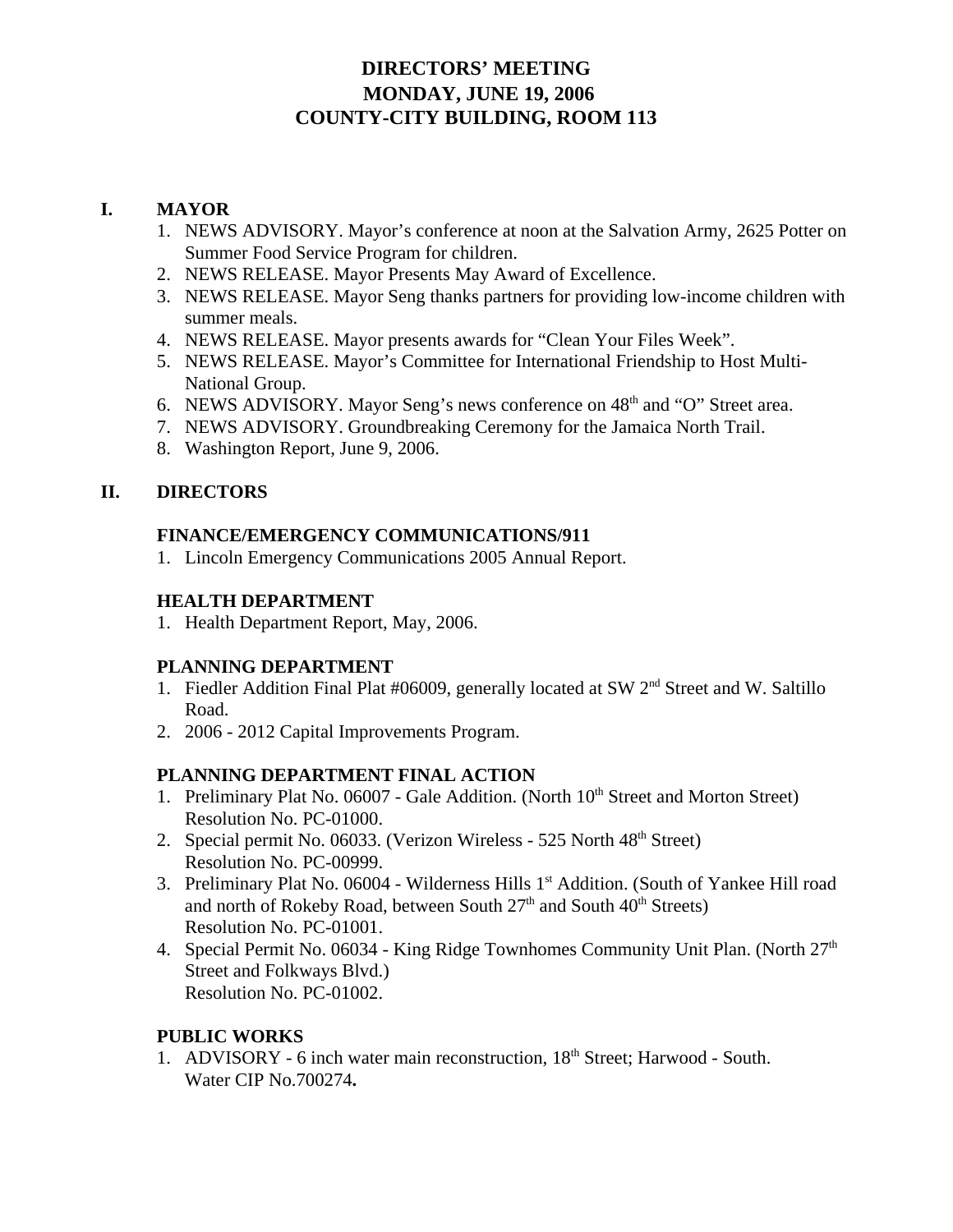2. Ordering Construction of Sidewalks. (Material on file in Council Office) (Delivered to Council members in packet on 06/15/06)

# **III. CITY CLERK**

# **IV. COUNCIL REQUESTS/CORRESPONDENCE**

# **JON CAMP**

1. Note with attached AOL Article on Airbus and Penalties.

# **PATTE NEWMAN**

1. Letter from neighborhood/citizens requesting mowing of ditch on the University of Nebraska farm located at North 74<sup>th</sup> Street at Seward Street to Havelock Avenue.

# **V. MISCELLANEOUS**

### **Support approval for parking waiver for Thompson Realty Group (Bottlers LLC) at 643 South 25th Street, allowing the**0 **CUP to open**

- 1. Email from LuAnn Wespthalen.
- 2. Email from Julie MacDonald.
- 3. Email from Katie Partusch.
- 4. Email from Sharon L. Braun.
- 5. Email from Megan Moslander.
- 6. Email from Pat Fey.

# **Miscellaneous Continued**

- 1. Letter from Big John's Billiards, Will Prout, Owner, to Omaha City Council, re: Against non-smoking initiative.
- 2. Letter from Bousek Properties, re: REOMA's request to Lincoln Housing Authority that they make payments in lieu of taxes. (Letter delivered to Council members in packets)
- 3. Email from LIBA Board of Directors, re: Property Tax Valuations. Encourage officials to act responsibly in budgeting with the new property tax valuations monies.
- 4. Email from Dave Engler, President Lincoln Firefighters Association, re: EMS Service.

# **VI. ADJOURNMENT**

F:\FILES\CITYCOUN\WP\da061906.wpd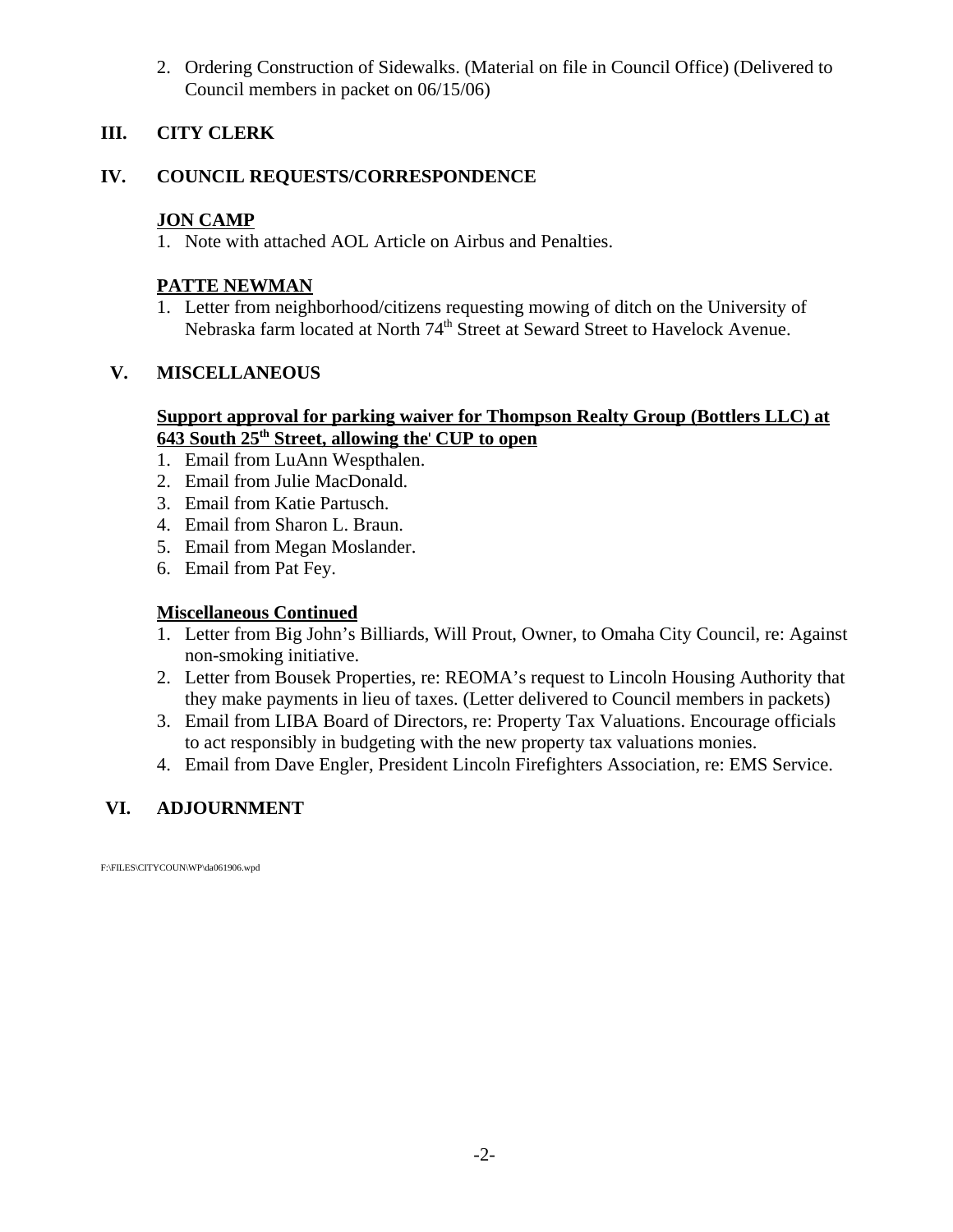### **DIRECTORS' MEETING MINUTES MONDAY, JUNE 19, 2006 COUNTY/CITY BUILDING CONFERENCE ROOM 113**

**Council Members Present:** Patte Newman, Chair**;** Dan Marvin, Vice-Chair; Ken Svoboda, Jonathan Cook, Robin Eschliman, Jon Camp.

**Council Member Absent:** Annette McRoy

**Others Present:** Mayor Coleen Seng, Mark Bowen, Ann Harrell, Rick Hoppe, Darl Naumann, Mayor's Office; Deputy City Clerk Teresa Meier; Dana Roper, City Attorney; Directors and Department Heads; Tammy Grammer, City Council Staff; and Coby Mach, LIBA.

### **I. MAYOR -**

Mayor Coleen Seng noted Police Chief Casady wants to tell Council about some information on petitions which you all may get calls on it and then Lynn Johnson responded to something Robin (Eschliman) had sent out. Mayor Seng had no further comments and called on Directors.

Police Chief Casady reported we have had a few complaints from people about petition collectors. The Haymarket HeyDays and the Farmers Market this weekend were examples of that where I think we had five or six complaints and Council might be hearing some of this from time to time. The City Attorney's staff meet with the person who represents himself in charge of the paid signature seekers that were in Lincoln last week. We have put out instructions to our officers what the ground rules are basically if you want to encourage people to sign your petition that's a first amendment right that you have. If you're on a public sidewalk you can do that all you want so long as you don't physically interfere with people or interfere with access into a premise which none of them are doing. On private property, it's a different matter, you don't have a right to be on private property if the owner or the person in charge of the property has told you that you can't be there or told you to leave. If you continue to do that after being told by the person responsible for you to leave it could incline of trespassing, so private property owners like shopping centers the ball is in their court to make those decisions and if they don't want the person there order him or her to leave the premises. We are being very cautious about this because we don't want to get the City embroiled in a legal action, but private property owners that's a different matter entirely. So, as far as we're concerned private property owners have a right to limit access to their property and to control actions that are going on there and if we get that kind of call from private property we will act accordingly.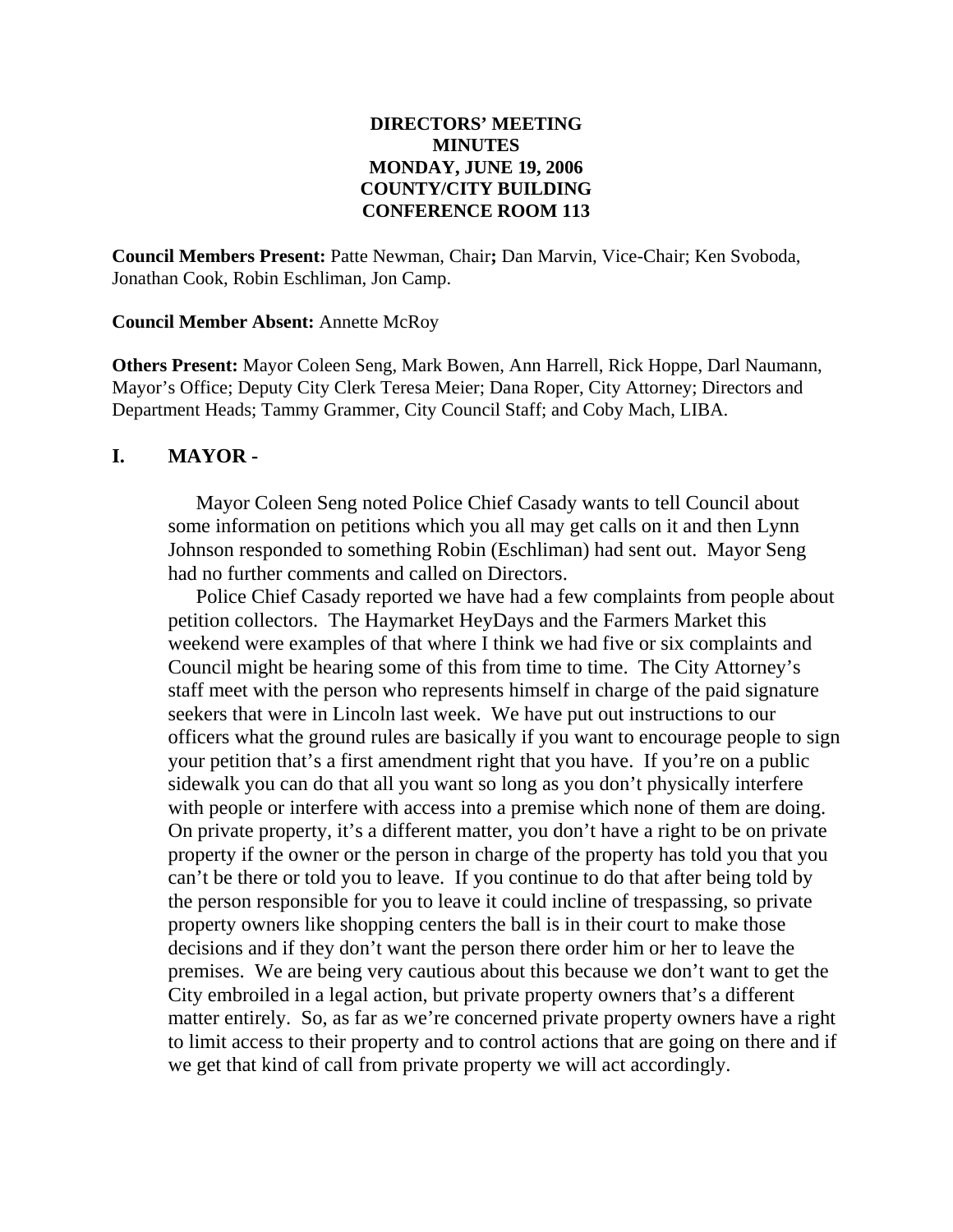*[Lynn Johnson handed out response information to Council regarding Lincoln public swimming pools.]* Lynn Johnson (Parks & Recreation Director) stated he received an email from Robin (Eschliman) at the end of last week asking three questions. One about pool attendance, on average the top table on this sheet is pool attendance for the last three years. We averaged about 250,000 visitors a year and weather definitely plays a factor. 2004 was a cool summer and 2002 was a hot summer. Overall in Lincoln pools recover about 55% to 65% of their operation costs. Cost recovery varies by location. Star City Shores typically operates at a slight net profit. Arnold Heights is our most costly pool to operate from a cost/revenue perspective due to a relatively large pool with small attendance area. We compare our fee schedule with other communities on a regular basis, our fees are typically the highest in the state, and are comparable to those found in the Kansas City metro area. Two areas within the community are "underserved" in terms of access to a public outdoor pool, southeast Lincoln- south and east of  $70<sup>th</sup>$ & Van Dorn Street and southwest Lincoln in the West A Neighborhood area. The cost of a new pool similar to Highlands or University Place is about \$2.5 million. Mr. Johnson went over the handout with Council.

 Mr. Johnson updated Council on the situation with pool passes. We have checked, it's going to be four to six weeks before we can get additional passes printed by then we would be through most of the summer. So, what we're doing and they were suppose to been there Friday, they did not arrive on Friday, but we have coupon books at each one of the pools or will have coupon books at each one of the pools. It's about a 30% discount, so if somebody is interested in getting a discounted rate for pool admission they can purchase coupon books at each one of the pools. Mr. Camp asked Mr. Johnson if he could get them an update breakdown like he did on 2004 but for 2005? Mr. Johnson answered yes we can. *[See Attachment 'A']* 

- 1. NEWS ADVISORY RE: Mayor's conference at noon at the Salvation Army, 2625 Potter on Summer Food Service Program for children. — NO **COMMENTS**
- 2. NEWS RELEASE RE: Mayor Presents May Award of Excellence. NO COMMENTS
- 3. NEWS RELEASE RE: Mayor Seng thanks partners for providing lowincome children with summer meals. — NO COMMENTS
- 4. NEWS RELEASE RE: Mayor presents awards for "Clean Your Files Week". — NO COMMENTS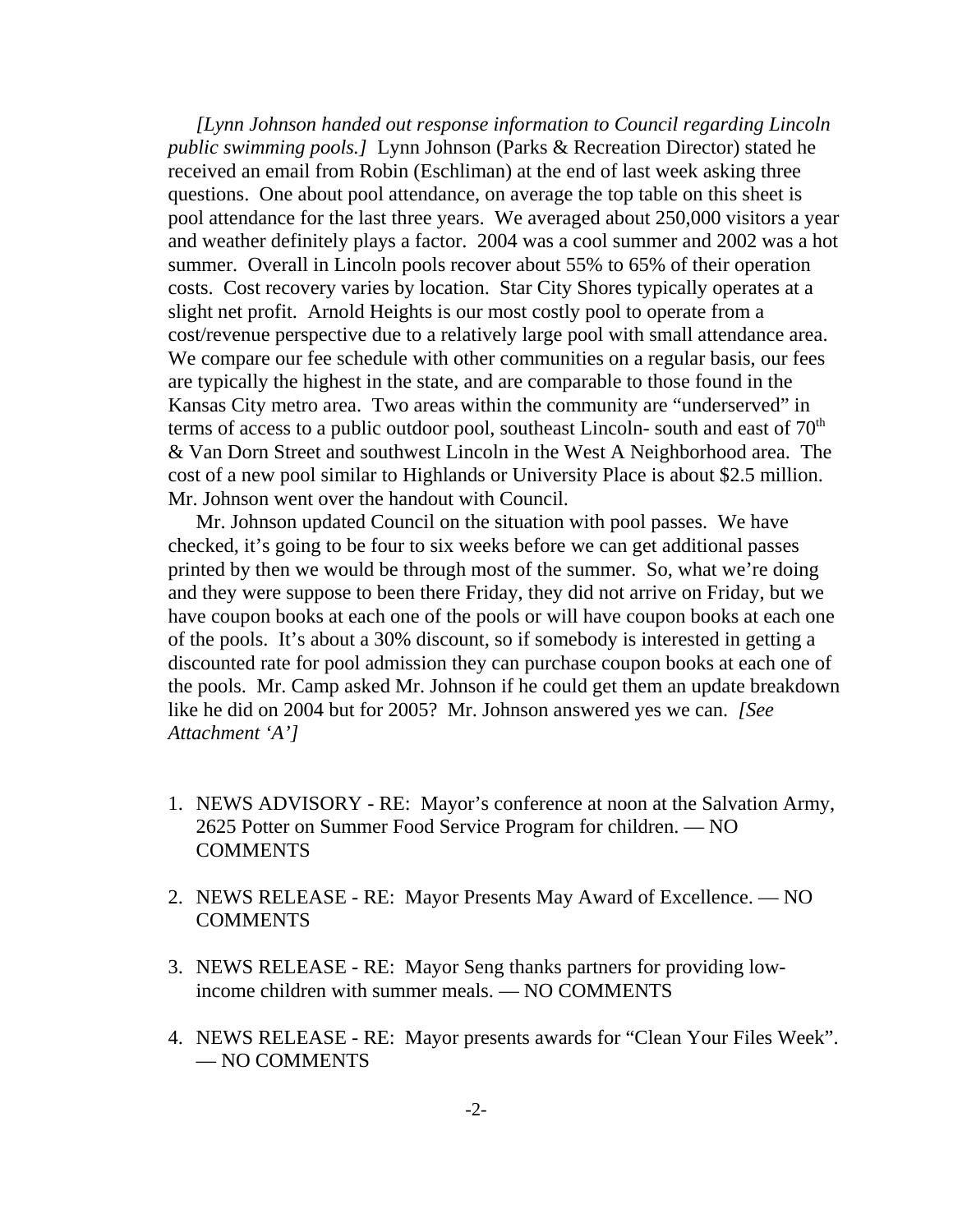- 5. NEWS RELEASE RE: Mayor's Committee for International Friendship to Host Multi-National Group. — NO COMMENTS
- 6. NEWS ADVISORY RE: Mayor Seng's news conference on  $48<sup>th</sup> \& ^{\circ}$  "O" Street area. — NO COMMENTS
- 7. NEWS ADVISORY RE: Groundbreaking Ceremony for the Jamaica North Trail. — NO COMMENTS
- 8. Washington Report June 9, 2006. NO COMMENTS

# **II. DIRECTORS**

### **FINANCE/EMERGENCY COMMUNICATIONS/911**

1. Lincoln Emergency Communications 2005 Annual Report. — NO COMMENTS

# **HEALTH DEPARTMENT**

1. Health Department Report - May, 2006. — NO COMMENTS

# **PLANNING DEPARTMENT**

- 1. Fiedler Addition Final Plat #06009, generally located at SW  $2<sup>nd</sup>$  Street & W. Saltillo Road. — NO COMMENTS
- 2. 2006 2012 Capital Improvements Program. NO COMMENTS

# **PLANNING DEPARTMENT FINAL ACTION.....**

- 1. Preliminary Plat #06007 Gale Addition. (North  $10<sup>th</sup>$  Street & Morton Street) Resolution No. PC-01000. — NO COMMENTS
- 2. Special Permit #06033 (Verizon Wireless 525 North 48th Street) Resolution No. PC-00999. **—** NO COMMENTS
- 3. Preliminary Plat  $\#06004$  Wilderness Hills 1<sup>st</sup> Addition (South of Yankee Hill Road & North of Rokeby Road, between South  $27<sup>th</sup>$  & South  $40<sup>th</sup>$  Streets) Resolution No. PC-01001. — NO COMMENTS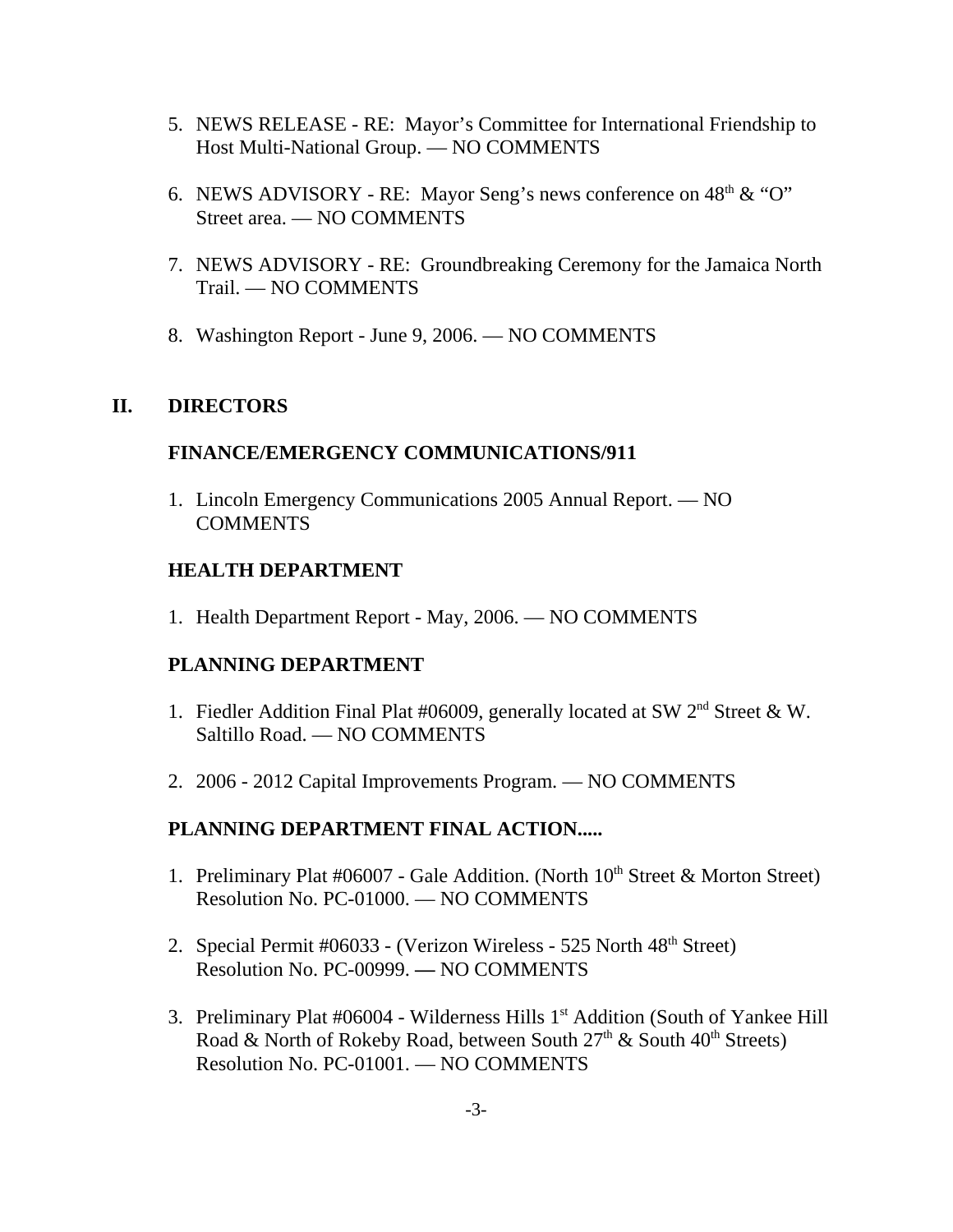4. Special Permit #06034 - King Ridge Townhomes Community Unit Plan (North 27th Street & Folkways Blvd.) Resolution No. PC-01002. **—** NO COMMENTS

#### **PUBLIC WORKS & UTILITIES**

- 1. ADVISORY RE: 6 inch water main reconstruction -18<sup>th</sup> Street; Harwood -South - Water CIP No.700274**. —** NO COMMENTS
- 2. Ordering Construction of Sidewalks. (Material on file in Council Office) (Delivered to Council members in packet on 06/15/06). — NO COMMENTS

#### **III. CITY CLERK -**

.

Deputy City Clerk Teresa Meier stated on their Agenda today, Items 2, 3, & 4 will be called together during public hearing. Ms. Newman questioned on the Resolution for Item 2 is it 'southwest'  $12<sup>th</sup>$  Street not 'northwest', could we just amend that or do you have an amendment for us. Deputy City Clerk Teresa Meier stated the amendment she handed out for Item 2 was a substitute agreement. Mr. Cook noted it's a substitute agreement but that does not change the Resolution itself, so we probably need to fix it. Deputy City Clerk Teresa Meier noted the two Motions-To-Amend #1 on Item 2 it was just a substitute agreement and on Item 3 it was a substitute ordinance. *[#2, 06R-114, Approving the Highland View Conditional Annexation and Zoning Agreement between the City and Highlands Prairie Village LLC, relating to the annexation of approximately 154.77 acres of property generally located at N.W. 12<sup>th</sup> Street and W. Alvo Road.; #3, 06-93, Annexation 05004 -Amending the Lincoln Corporate Limits Map by annexing approximately 50 acres of property generally located west of N.W. 12th Street between Highway 34 and W. Alvo Road.; and #4, 06-94, Change of Zone 05022- Application of Prairie Homes for a change of zone from AG Agricultural District to R-3 Residential District on property generally located west of N.W. 12th Street between Highway 34 and W. Alvo Road.]* 

Ms. Newman mentioned she has already requested that Dana Roper (City Attorney) explain the three changes due to the State Legislative. She read through them a couple times and could not tell exactly what we were trying to accomplish, but Dana (Roper) said he would explain it to us.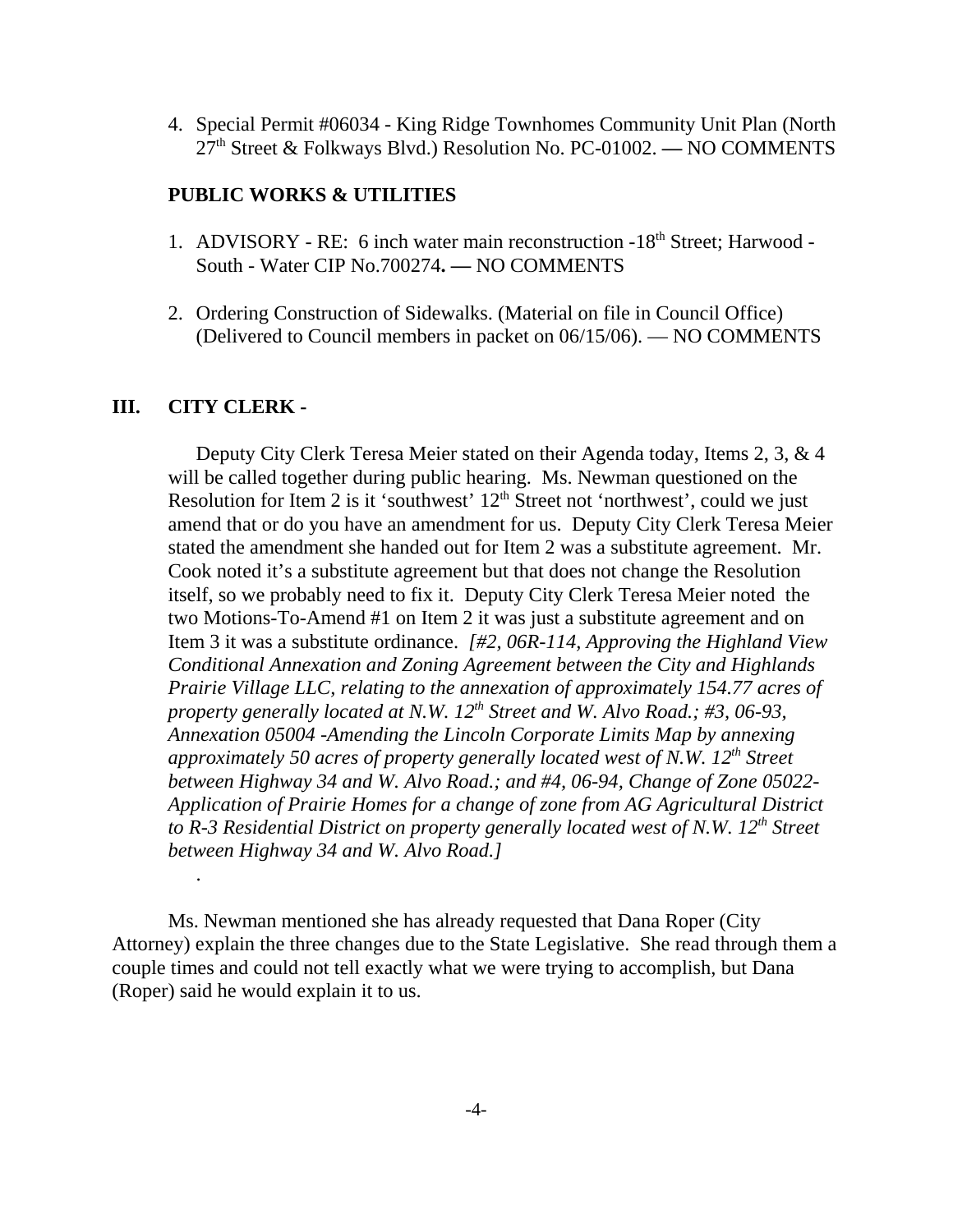Mr. Svoboda asked if Items 6, 7, & 8 could be called together? Ms. Newman commented Dana (Roper) what do you think. Dana Roper answered yes, I would. Ms. Newman commented okay, Items 6, 7, & 8 will be called together. *[See Formal Council Agenda of June 19th for descriptions of these items.]* 

#### **IV. COUNCIL REQUESTS/CORRESPONDENCE -**

#### **JON CAMP -**

Mr. Camp stated for Public Works, he had a call from Velma Rorabaugh about a sidewalk, she lives at 3450 Calvert. She had called Public Works eleven times about a sidewalk that had raised, unfortunately during the pursuit of getting it remedied, she fell and broke her hip on the sidewalk last summer. She spent five days in intensive care at \$5,000 a day and almost died. She's very frustrated and tired, she said to use her words of hearing that there is no money to fix their sidewalk and she did bring up the City gave up a half of million dollars in late fees on fire trucks and you can't fix my sidewalk. Nicole Fleck-Tooze (Public Works & Utilities) stated she will check and see what the particular circumstances were on it and they will give Ms. Rorabaugh a call. Mr. Camp gave Ms. Tooze the contact information on Ms. Rorabaugh.

1. Note with attached AOL Article on Airbus and Penalties. — NO COMMENTS

#### **JONATHAN COOK** - **NO COMMENTS**

#### **ROBIN ESCHLIMAN -**

Ms. Eschliman commented someone asked her Thursday or Friday if we received the last fire truck, we received the second to the last one, right. Fire Chief Spadt replied no, we have five out of the seven. Ms. Eschliman commented any news on the last fire truck. Chief Spadt commented I'm going to defer any questions regarding this issue to the Law Department, all I know is that they are not here yet. I don't know where it's headed and I would hate to comment if it's going to litigation. Dana Roper responded we might want to have an executive session to discuss it, if you want an update.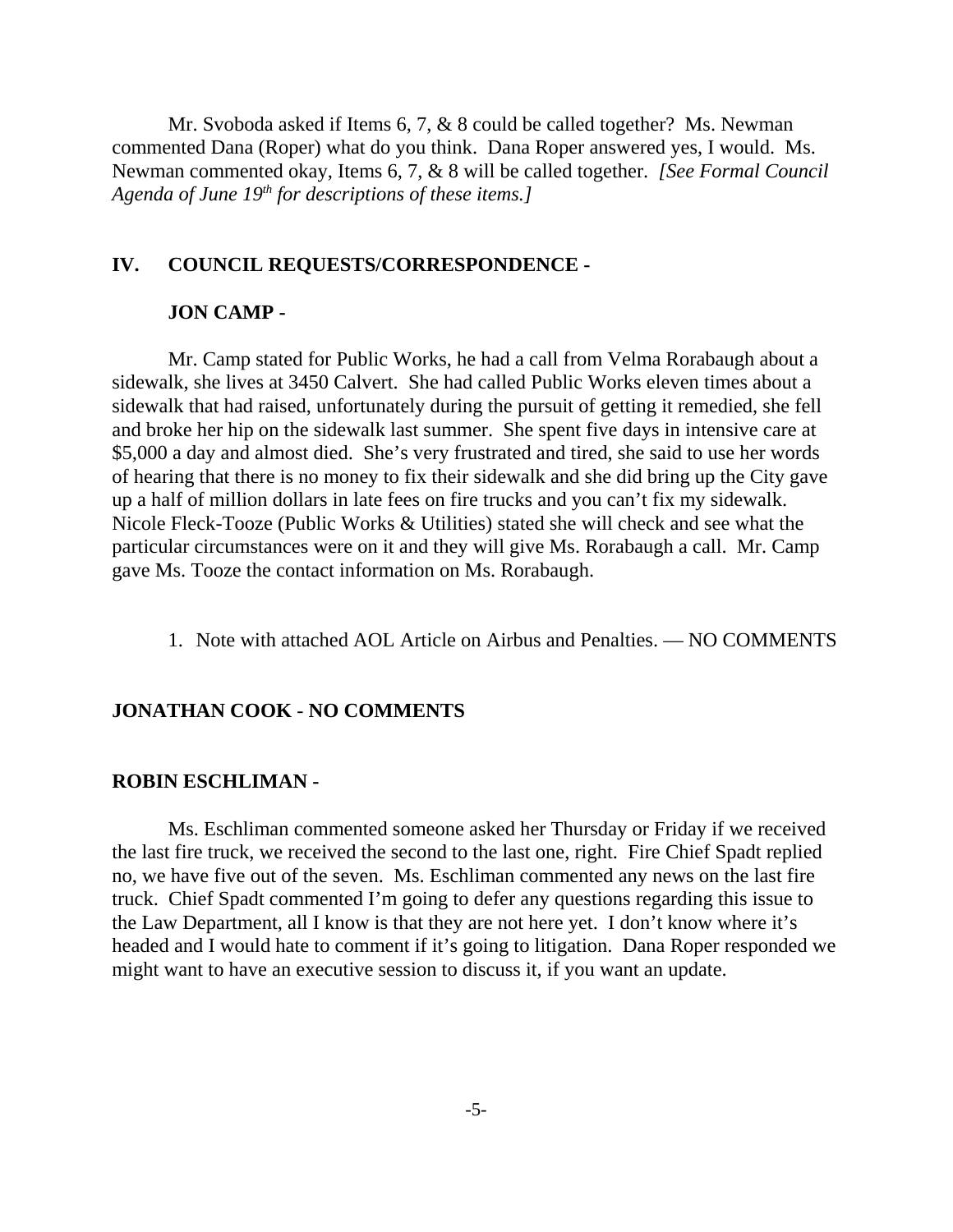# **DAN MARVIN - NO COMMENTS**

# **ANNETTE McROY - ABSENT**

# **PATTE NEWMAN - NO COMMENTS**

1. Letter from neighborhood/citizens requesting mowing of ditch on the University of Nebraska farm located at North 74<sup>th</sup> Street at Seward Street to Havelock Avenue. — NO COMMENTS

# **KEN SVOBODA** - **NO COMMENTS**

# **V. MISCELLANEOUS** -

# **Support approval for parking waiver for Thompson Realty Group (Bottlers LLC) at 643 South 25th Street, allowing the**0 **CUP to open**

- 1. Email from LuAnn Wespthalen. NO COMMENTS
- 2. Email from Julie MacDonald. NO COMMENTS
- 3. Email from Katie Partusch. NO COMMENTS
- 4. Email from Sharon L. Braun. NO COMMENTS
- 5. Email from Megan Moslander. NO COMMENTS
- 6. Email from Pat Fey. NO COMMENTS

### **Miscellaneous Continued**

- 1. Letter from Big John's Billiards, Will Prout, Owner, to Omaha City Council RE: Against non-smoking initiative. — NO COMMENTS
- 2. Letter from Bousek Properties RE: REOMA's request to Lincoln Housing Authority that they make payments in lieu of taxes. — NO COMMENTS
- 3. Email from LIBA Board of Directors RE: Property Tax Valuations Encourage officials to act responsibly in budgeting with the new property tax valuations monies. — NO COMMENTS
- 4. Email from Dave Engler, President Lincoln Firefighters Association RE: EMS Service. — NO COMMENTS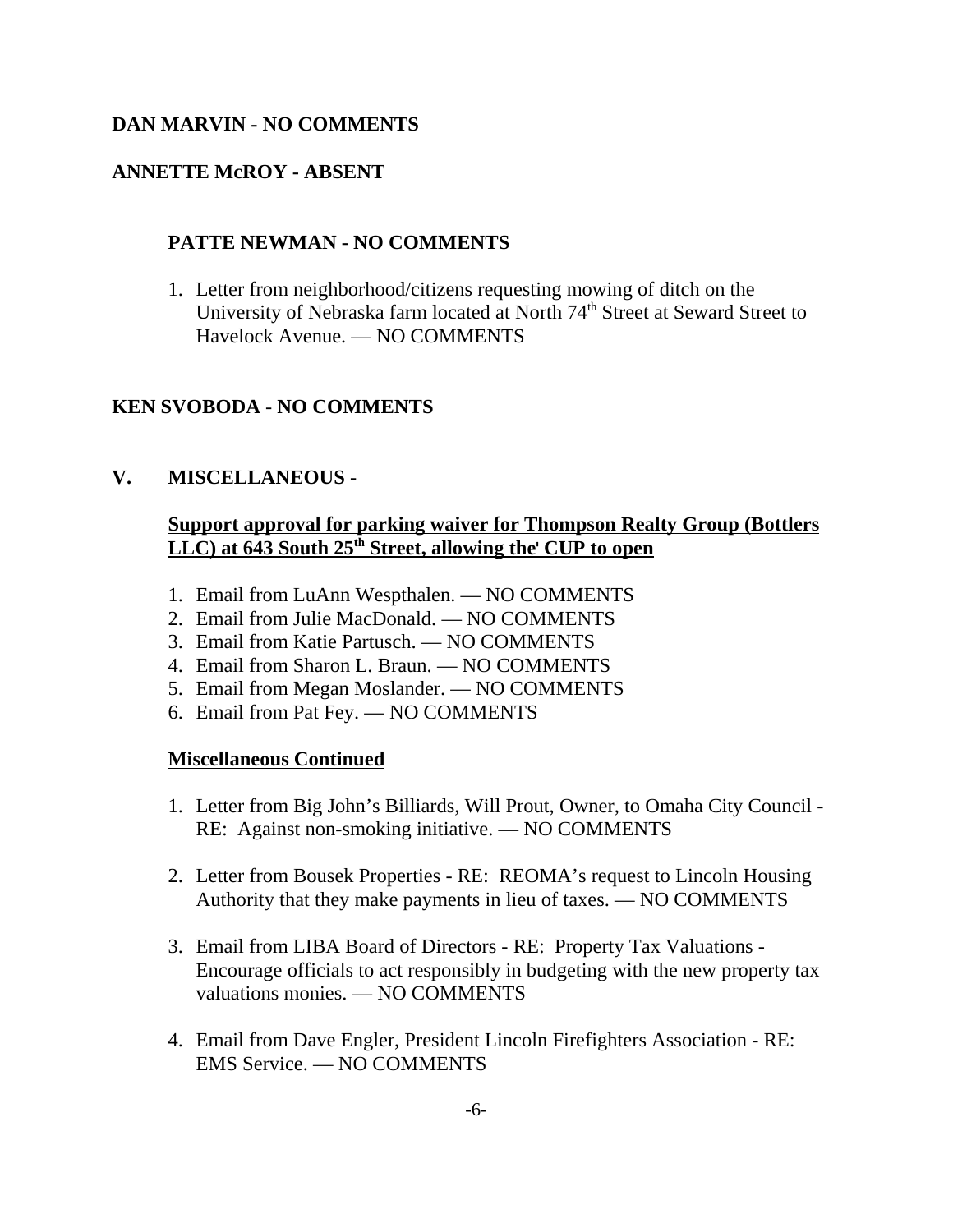# **AD D E N D U M - (For June 19th)**

#### **I. MAYOR -**

- 1. NEWS ADVISORY RE: Mayor Seng's Public Schedule Week of June 17 through 23, 2006 -Schedule subject to change. — NO COMMENTS
- 2. NEWS RELEASE RE: Mayor Announces Agreement With Hy-Vee To Build At  $50<sup>th</sup>$  & "O" Street. — NO COMMENTS

#### **II. CITY CLERK - NONE**

#### **III. CORRESPONDENCE**

**A. COUNCIL REQUESTS/CORRESPONDENCE - NONE**

#### **B. DIRECTORS AND DEPARTMENT HEADS - NONE**

#### **C. MISCELLANEOUS - NONE**

[End of Addendum]

# **VI. MEETING ADJOURNED - Approximately at 11:26 a.m.**

dm061906/tjg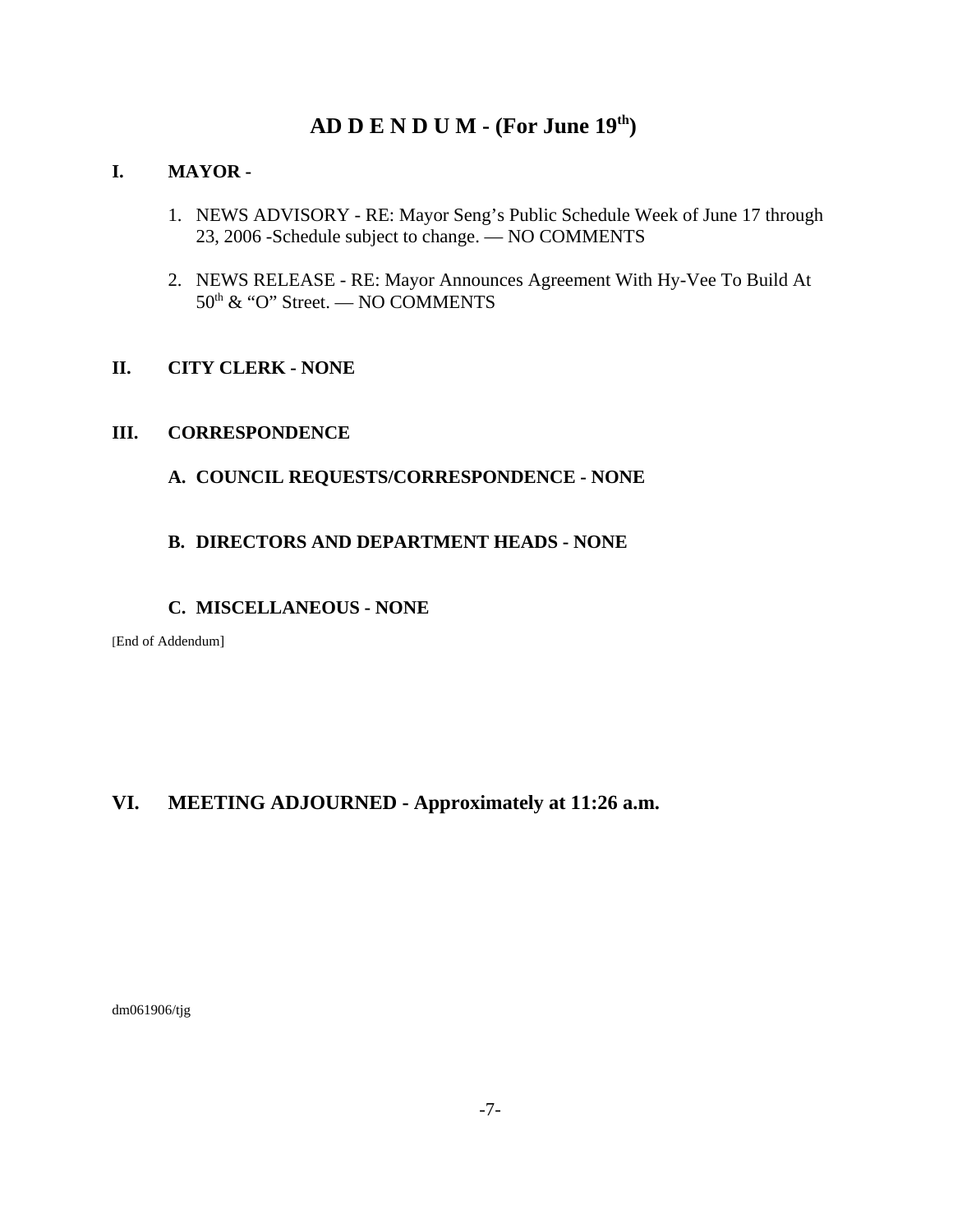|                         | <b>YEAR</b> |         |         |
|-------------------------|-------------|---------|---------|
| Pool                    | 2005        | 2004    | 2003    |
| <b>Arnold Heights</b>   | 8,814       | 6,679   | 7,922   |
| <b>Ballard</b>          | 10,393      | 10,106  | 11,285  |
| Belmont                 | 10.810      | 10,695  | 10,747  |
| Eden                    | 22,913      | 20,893  | 25,938  |
| Highlands               | 30,509      | 25,021  | 30,943  |
| Irvingdale              | 15,856      | 12,440  | 16,007  |
| Kuklin                  | 9,555       | 10,468  | 9,885   |
| Meadow Heights          | 10,780      | 8,960   | 14,235  |
| <b>Star City Shores</b> | 64,833      | 55,441  | 77,314  |
| <b>University Place</b> | 32,253      | 25.091  | 31,738  |
| Woods                   | 39,953      | 27 832  | 22,718  |
| <b>TOTAL</b>            | 256,669     | 213.626 | 258,732 |

# Lincoln Public Pool Attendance

Attachment